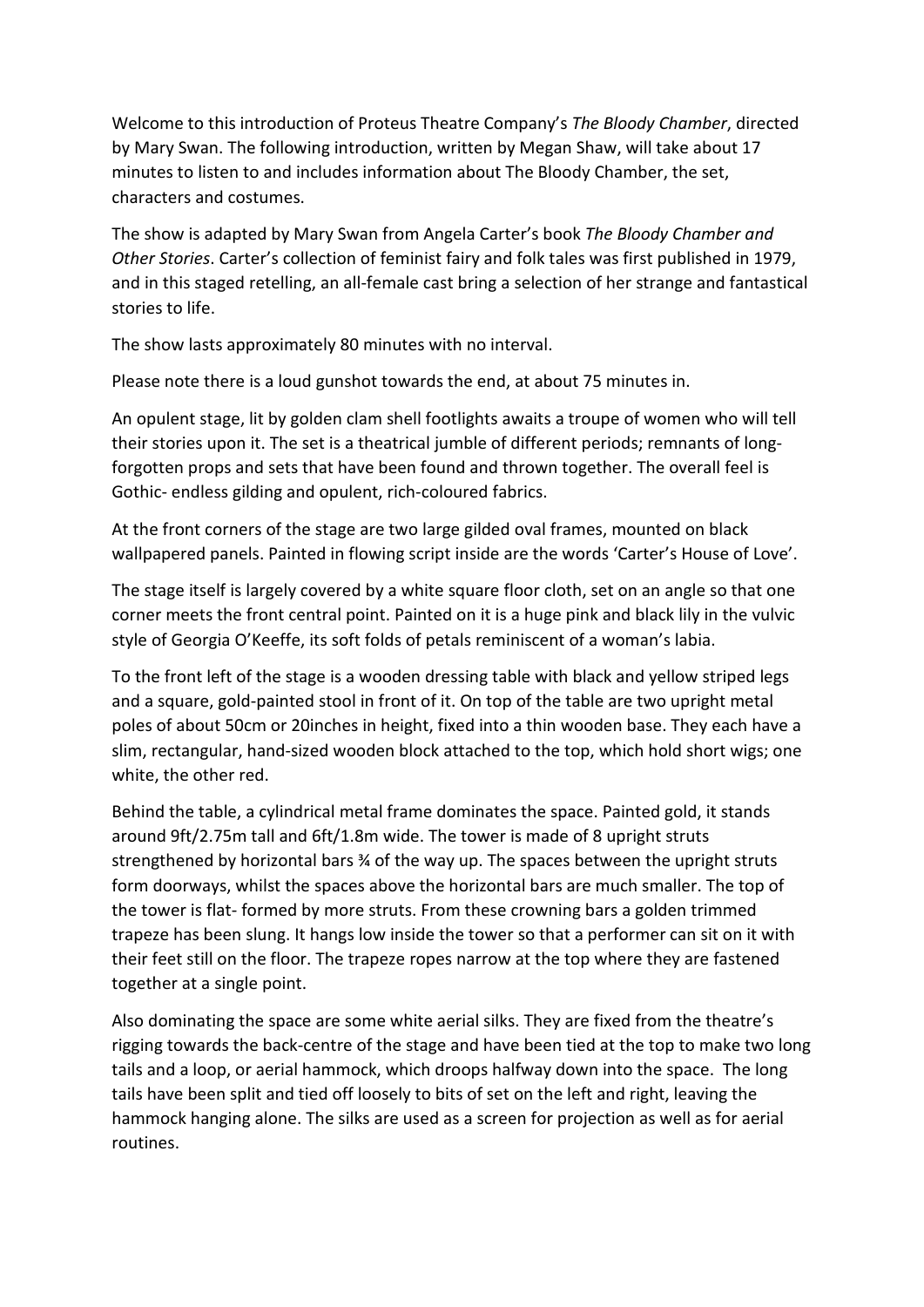A black, flock-papered wall defines the back of the stage. It is about 6m or 20ft in diameter and is divided into thirds, with the central section jutting out into the space. In the left section of wall an oblong hole has been cut and covered by a black gauze cloth. Opaque until light is shone from behind; the gauze becomes a screen used for a shadow puppet and is encased in a large mauve frame.

The prominent central section of wall contains a small platform at around head height. The platform is open at the front and edged by a two-dimensional, gold square frame with swooping edges which has a home-made feel. A minimalist sunflower on a canvas; short yellow petals around a large golden head, hangs on the wall behind. From the front it appears to be held by the frame.

On the final section of wall, at ground level, is another golden plywood frame. Rectangular, and almost tall enough for a person to stand upright in, it is built slightly prominent from the wall, allowing a tasselled table lamp to sit on top. The frame holds a loose cloth on which is an image of The Priestess tarot card; a black outline of a long-gowned woman with a moonlike headdress. The cloth can be swept aside for a character to appear within the frame.

The rest of the wall space is filled with various picture frames; some ornate, others simpler in design. They contain images of tarot cards, words quoted from the stories, and a small, inset shelf which holds a rotary dial telephone.

In the right-hand corner, a free-standing clothes-rail carries a vast array of costumes.

A large screen, surrounded by a baby pink two- dimensional picture frame, sits on small castors in front of the clothes rail. On one side a golden, shiny surface represents a mirror. It is large enough to obscure two performers standing behind it.

Towards the front right of the stage is an empty artist's easel, also painted in baby pink. In front of it, at the edge of the stage is a silver 1950's-style microphone, held on a stand.

Nestled around the edges of the space are small tables, battered suitcases, trunks and chairs. They are covered in costumes, props and the occasional, dimly lit lamp.

Placed around the set are 4 large tarot cards, each with a loop of black ribbon tied to the top corners. The cards are:

Wisdom- an image of a black and grey skull, it's top cut off, with white flowers sprouting from within,

Dissolution- A tower of black and grey skulls, with a curved line of black hornets above.

Love- a dissected black and grey heart muscle, surrounded by pink flowers,

Death- black and grey skulls mounted on a scythe, with red flowers at the base.

Light is used to great effect during the show; dark shadows create mystery or lurking terror, table and floor lamps bring a comfortable homely glow and washes of reds, blues or greens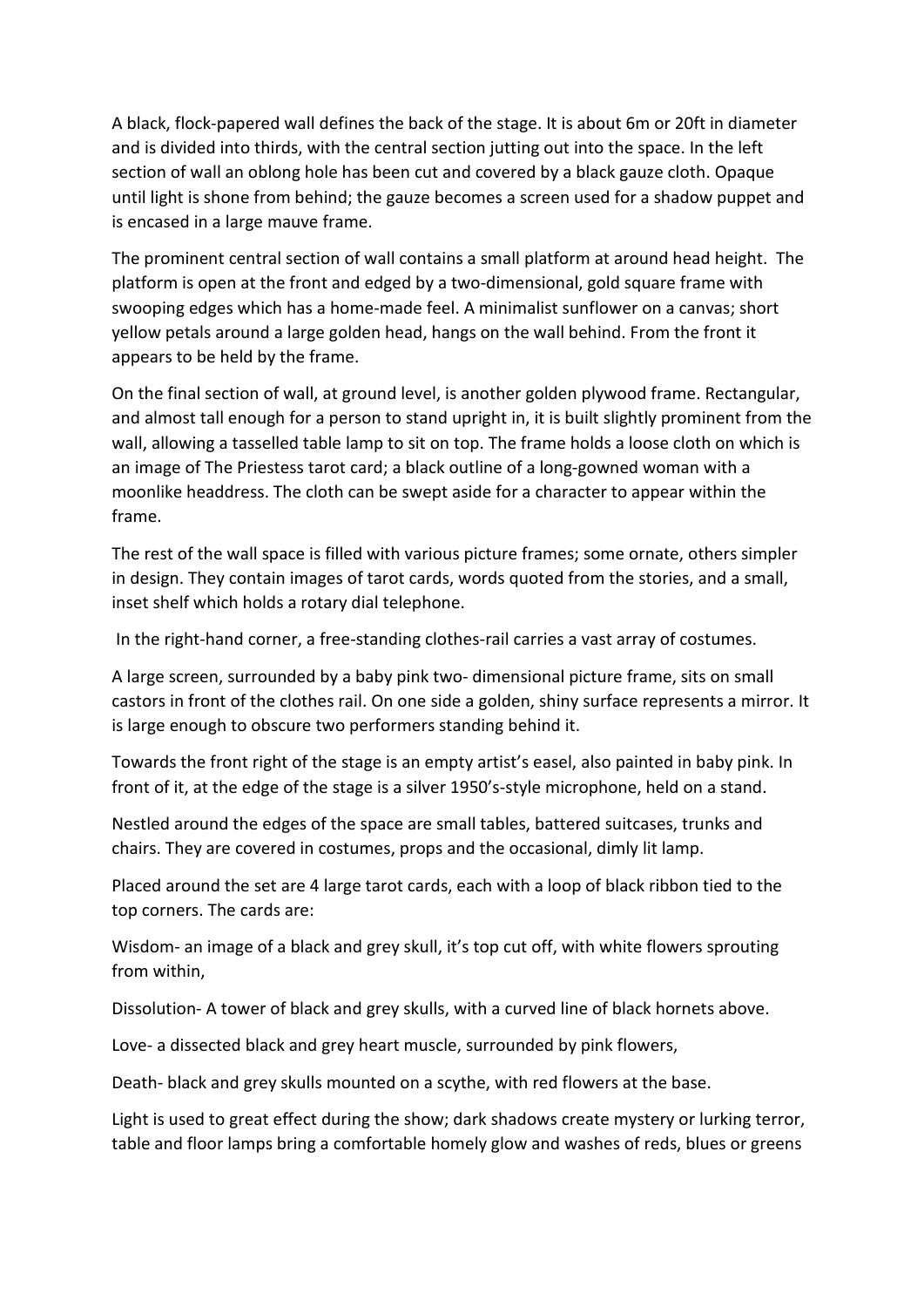intensify the dramatic points in the stories. Shadow puppets are used in some tales, whilst a projector- housed inside a wooden box, creates striking images across the set.

A cast of five women form an ensemble of showgirls who narrate and perform multiple roles throughout the show. Lightning quick costume changes enable them to portray countless characters, including humans and beasts. If the girls are not in part of a story they sit to the sides of the stage and watch the action. Each showgirl has a base outfit onto which they add extra costume to play a new role. Sometimes they wrap themselves in richly decorated kimonos to play more minor parts.

The cast of The Bloody Chamber are as follows;

Ashley Christmas plays The Madame.

The Madame is a large built white woman in her mid-50's, her dark brown hair swept back into a French pleat with a solid quiff at the front, accentuated by two white streaks running from her temples. She has a round face with humorous dark eyes and a generous mouth coated in red lipstick. She wears a black top under a shiny gold corset and black satin bloomers. Around her waist is fastened a frilly black pannier, or side-hooped skirt, with gold sequinned lining which extend her hips into a  $17<sup>th</sup>$  century silhouette. It reveals her legs at the front. She saunters around the stage in black Victorian boots, with the air of someone who has seen it all.

Madame's characters in the stories include The Mother, The Opera Singer and Grandmother.

Mother wears a Victorian style black hat with large feathered trim and moves with short steps.

The Opera Singer has a gold cloak fastened around her shoulders and wears a golden helmet which has two curved ivory horns fixed at the temples. This is completed by bright yellow plaits that loop up from under the helmet to the tips of the horns, in the cartoonish style of a Wagner Opera Singer. She first appears kneeling in the large frame on the right of the wall, her large bosoms heaving as she sings. She moves around on light, quick feet.

Grandmother is in her late 80's. She peers out from her bed under a large white mop cap and, huddled inside a shawl, clutches a Bible to her chest.

Anesta Mathurin plays the showgirl Wisdom. A petite, lythe woman in her late 20's, Wisdom is mixed-race with dark brown hair that is braided into two plaits; the tails pulled into a bun at the nape of her neck. Her bright grey eyes, heavy with mascaraed lashes, shine with a mixture of excitement and nervous energy. She has a delicate, soft featured face and sharp chin. Wisdom wears a black leotard with a broad golden band around her waist, over which she has a large red and gold trimmed crinoline frame. It swings as she walks, her bare legs and fluffy-shoed feet on display within. Her headdress consists of green and gold ferns and flora, attached to a red headband.

Wisdom plays The Countess, The Bride, The Child and the Girl Raised by Wolves.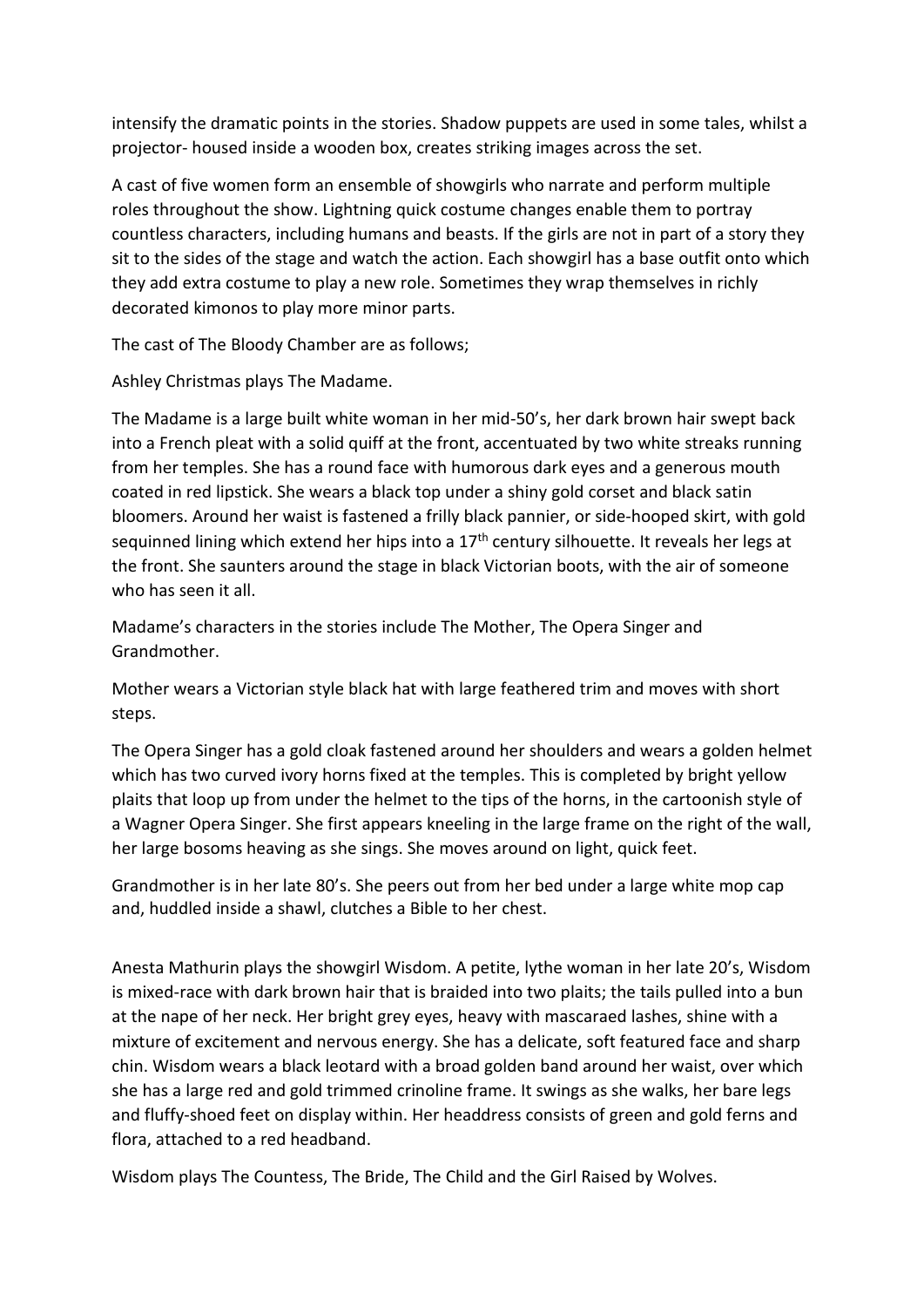The Countess is dressed in a leopard print fur coat that ends at the tops of her bare thighs, a matching hat and large black sunglasses. She moves with graceful flair on fluffy mules, sometimes glaring disapprovingly from above her sunglasses. The Countess first appears posing on her side in the raised central frame of the back wall.

The Bride wears a long 1800s style deep burgundy frock coat with a tight bodice. Upon her head she fixes a small maroon riding hat with a slender brim. She moves with calm serenity.

The Child is revealed with her back to us as a tiny, almost inhuman figure, around 2.5ft/70cm in height. Her hooded, red satin cloak sweeps the floor and she carries a wicker basket. When she arrives at her grandmother's house, she is much taller- the red cloak skimming the tops of her thighs, her hood down revealing a fearless face.

The Girl Raised by Wolves, or Wolf Child, is barefoot and dressed in a simple white cotton playsuit. She moves as lithely on all fours as she does on two legs, stalking her surroundings cautiously, her muscles tense. She never speaks.

Lorraine Moyneham plays the showgirl Dissolution. A white woman in her early 60's, Dissolution would never admit to being anything over 45 and the other girls would never ask. Her elfin features are set in a round face, with deep dimples just below her cheekbones. Her hair is a curly bright copper, cropped short to the scalp on the right side then graduating in length to just below her left ear. She wears a golden crown with blue and black feathers fastened to it and a navy-blue pinstriped waistcoat over a metallic gold leotard and matching gold hotpants. She moves with precision on strappy, gold, kitten-heeled shoes.

Dissolution also plays The Artist's Muse and The Lady.

The Artist's Muse struts onto the stage covered by a golden cloak which she removes to reveal an outfit that is the navy-blue suit of a male when she stands right side on, but the sexy, golden hotpants and sparkly strappy top of a female when she stands left side on. She moves with ease and grace during her cabaret-style trapeze act, but is highly animated and skittish at other times.

The Lady is dressed in black; a stiff satin skirt that falls to her calves and a sequinned, sleeveless top trimmed with feathers which stick out over her shoulders. Her penetrating eyes are hidden behind round sunglasses and she moves with the graceful, practised air of a routine repeated for Millenia.

Rosie Rowlands plays the showgirl Love. A slender, baby-faced mixed-race woman in her late 20s, Love has curly black shoulder length hair worn with the front tied up off her face and the back left loose. Her forehead is covered by a thick fringe parted in the middle and her wide-set brown eyes are framed by dark eyebrows in a heart shaped face. Whilst only of average height, Love is the tallest of all the women. She wears a sequinned black playsuit that sparkles as she moves and a black feathered tail-fan, from which sprout floor-length black and grey feather boas- the epitome of a Vegas Showgirl, complete with diamante tiara fixed with swaying black Ostrich feathers. On her feet she wears silver kitten heels.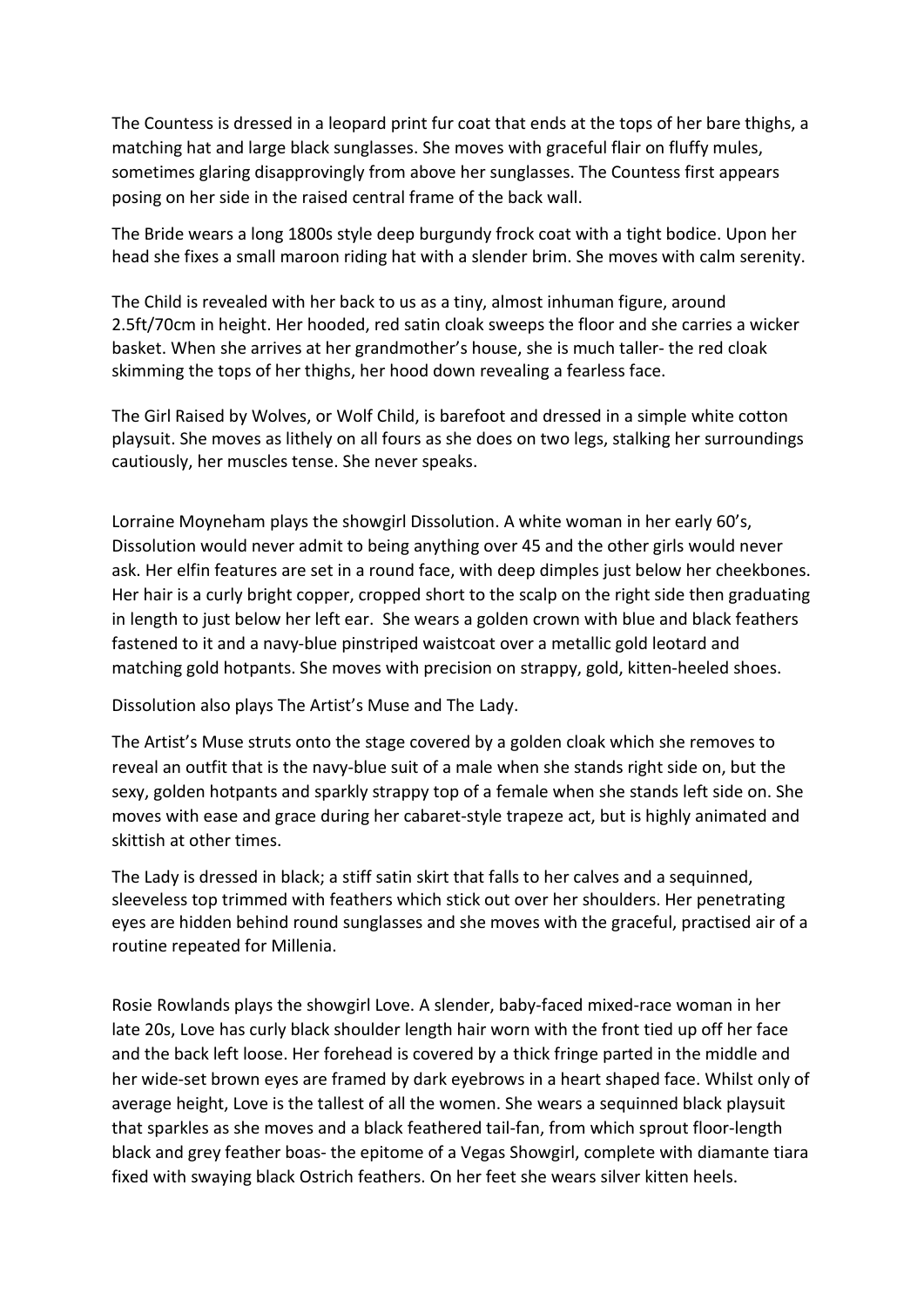Love's characters include The Girl and The Vampire.

The Girl is dressed in a silver brushed-velvet V necked tunic with rose-gold lining, cinched at the waist by a golden belt. It has ¾ length sleeves, fastens below her breasts, and is short at the front and longer at the back. Her feet are bare and she moves with agility and grace.

The Vampire is the monstrous, savage embodiment of Dissolution's Lady character. A lurking shadow dressed in a black sequinned, figure-hugging playsuit and black satin calottes, she scales the tower in a spider-like manner watching the goings on below through hungry eyes.

Megan Brooks plays the showgirl Death. A white, athletic woman in her early 40s, her brown hair is pulled into a French plait, the back and sides of her head shaved short beneath. Over her natural hair she wears a bright red, jaw-length wig with a blunt fringe. She stares at us with defiant, thickly lined hazel eyes. Her bottom lip is pierced with a silver ring and a thin black pencil moustache has been drawn above her top lip. She wears a white shirt under a red waistcoat topped off with a smart black tailcoat. Shiny metallic gold leggings complete the look. On her feet she wears black gaiters- footwear often worn by aerialists which leave the toes and heels uncovered. They are calf hugging, knee high-affairs.

Death plays all the male characters in the stories including The Marquis, The Valet, The Wolf and The Officer.

The Marquis is in his late 40's and wears black trousers and a white shirt with a taupe embroidered waistcoat, over which he sometimes adds a floor length black satin coat. His brown hair is tied back and he speaks through a sneering mouth. He walks with slow-paced confidence.

The Valet wears gold leggings, a red and gold striped waistcoat and a black bellboy hat. He carries a ginger-haired ventriloquist dummy with a deeply etched leering face, who is dressed in matching attire.

The Wolf wears a black calf length woollen overcoat and the red showgirl wig under a grey trilby. He slinks around the space, posing as he goes and cocks his head as he speaks.

The Officer is in his early 20's and wears black trousers, an oatmeal-coloured tweed jacket, and a matching flat cap. His chest is held high and when he talks he puckers his lips.

All other roles and narration are played by the Showgirls.

The creative team behind the Bloody Chamber consists of:

Adaptation and Direction- Mary Swan Dramaturg-Saul Jeffe Aerial Choreography- Charlotte Mooney Acro-balance Choreography- Silvia Fratelli Hand Balance Choreography, Aerial and Acro-balance Rehearsal Director- Tamzen Moulding